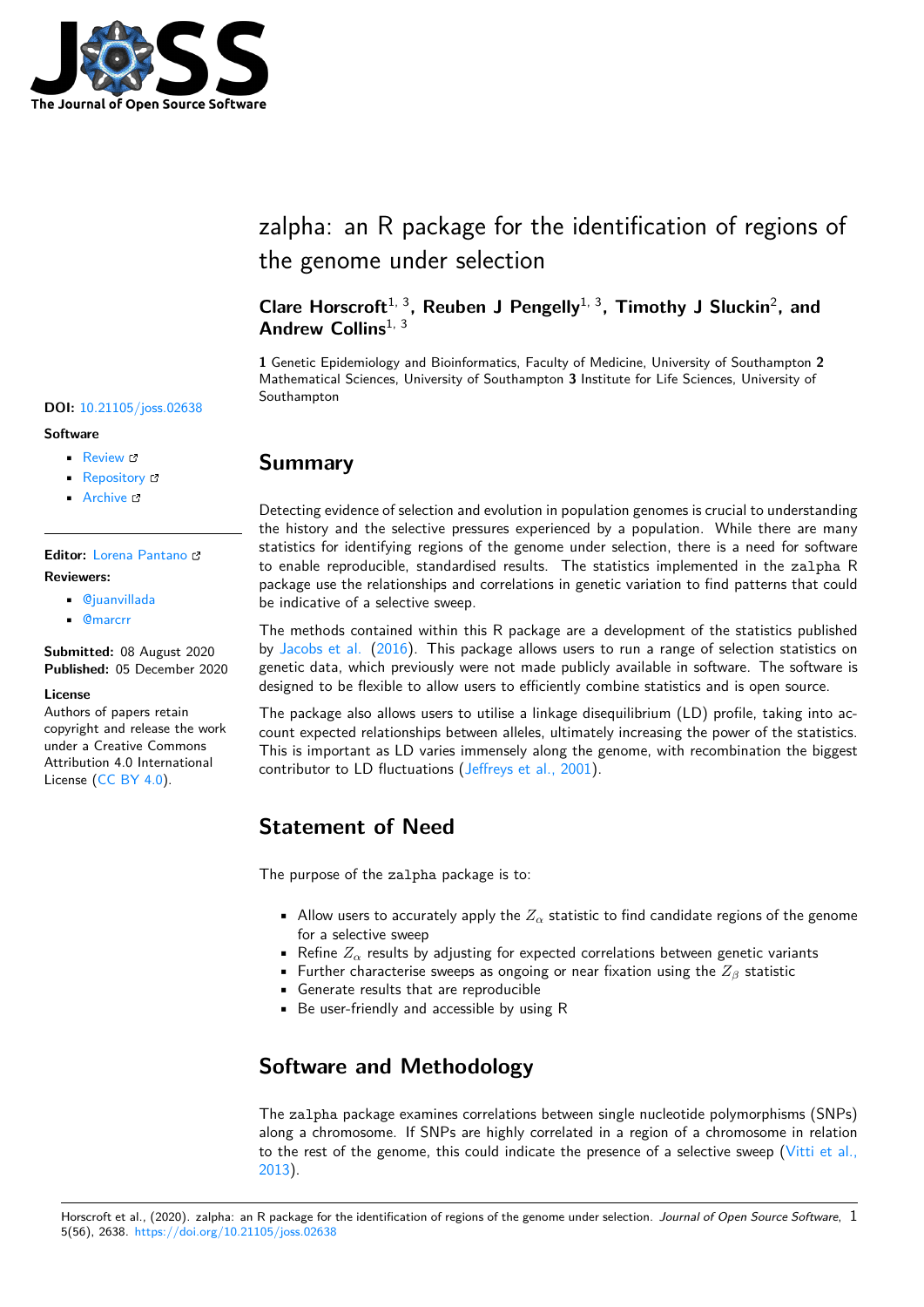

Correlation, in the context of genetics, is the ability to predict the value of one SNP, given the value of another. An example is given in Figure 1A. The metric used by these statistics to measure correlation is  $r^2$  (Cutter, 2019).

<span id="page-1-0"></span>

**Figure 1:** (A) This figure shows a population of seven chromosomes with 10 biallelic SNPs highlighted in orange and yellow to indicate the two alleles of the SNP. The cluster of five SNPs on the left are perfectly correlated. The second cluster on the right are poorly correlated: SNPs cannot be used to predict each other. (B) This figure shows a chromosome with SNPs highlighted. A statistic is being calculated for the target locus in green. The window is defined, and all SNPs falling within the window to the left and right of the target locus are assigned to sets L and R respectively. The correlations between pairs of SNPs are evaluated and represented by the black circles for SNPs within sets L and R, and as purple squares for pairs between the sets.

When a selective sweep occurs, the locus under selection becomes more frequent in the population, as individuals possessing the beneficial allele are more likely to survive and reproduce. When this happens, variants nearby the selected locus will also sweep, a phenomenon known as "hitchhiking" (Maynard Smith & Haigh, 1974). This creates a region of the genome that is highly correlated. Eventually recombination will erode away these correlations.

zalpha allows the user to apply a range of statistics to genetic data. Figure 1B shows a target locus with a window, the size of which is set by the user, centred on the locus. Any SNPs either side that f[all within the window to the left](#page-3-1) and right of the target locus are contained within sets L and R respectively. The statistic  $Z_{\alpha}$ , after which the package is named, is defined as:

$$
Z_{\alpha} = \frac{\left(\binom{|L|}{2}^{-1} \sum_{i,j \in L} r_{i,j}^{2} + \binom{|R|}{2}^{-1} \sum_{i,j \in L} r_{i,j}^{2}}{2} \tag{1}
$$

 $|\mathsf{L}|$  and  $|\mathsf{R}|$  are the number of SNPs in each set, and  $r_{i,j}^2$  is the correlation between two SNPs i and j. Figure  $1B$  shows these  $r^2$  values as black circles.

The other base statistic supplied in the zalpha package is *Zβ*, as defined as follows:

$$
Z_{\beta} = \frac{\sum_{i \in L, j \in R} r_{i,j}^2}{|L||R|} \tag{2}
$$

In Figure 1B the  $r^2$  values for  $Z_\beta$  are represented as purple squares.

Typically, a user will want to find the maximum *Z<sup>α</sup>* statistic in a region of a chromosome, and compare this to other regions, to find possible evidence of selection for that region.

T[he packag](#page-1-0)e is designed to be as user-friendly as possible and is reflected in the flexibility of the input requirements. The basic statistics only require three elements: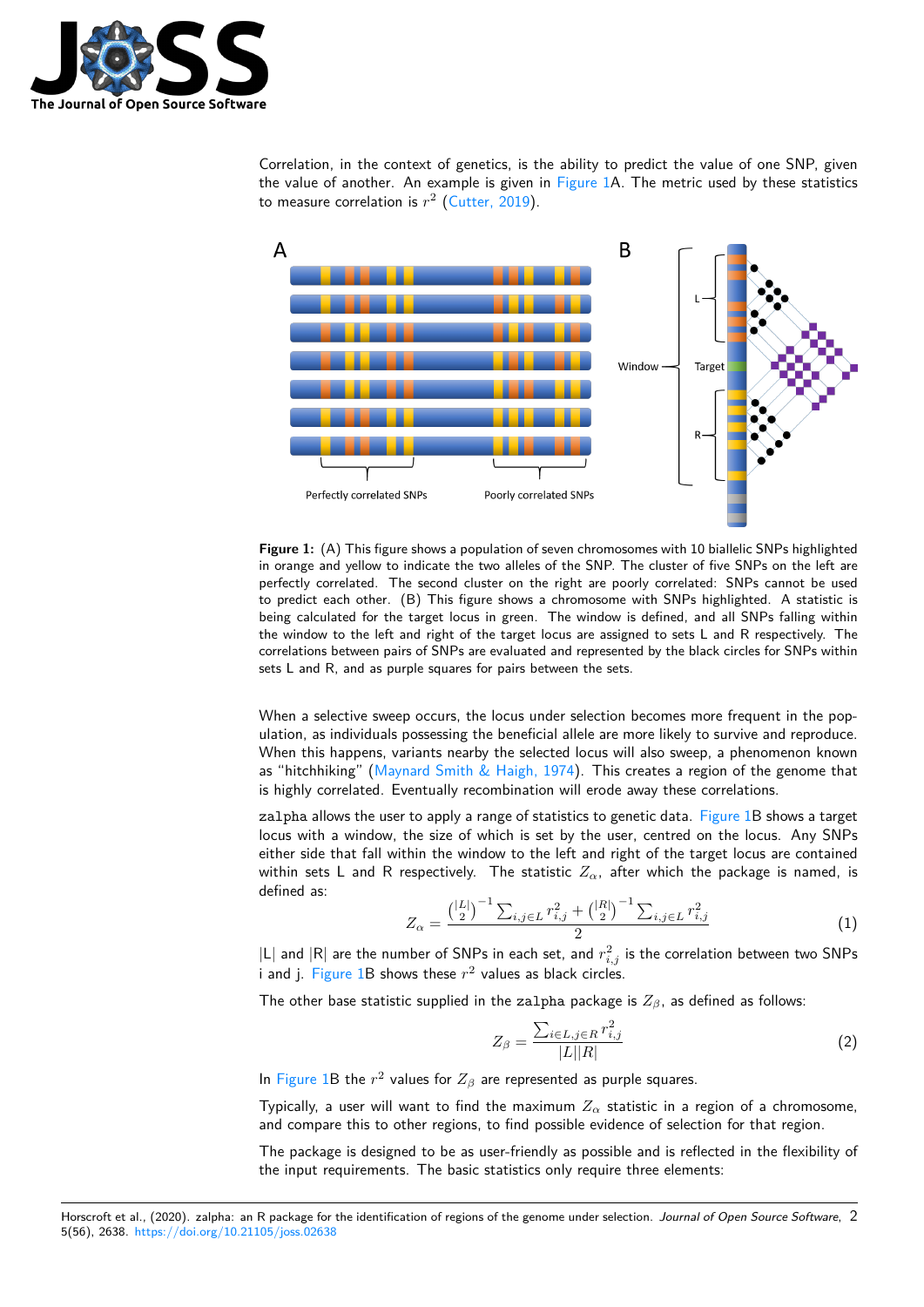

- vector of physical locations of each SNP,
- a window size, and
- a matrix of SNP values where the rows are SNPs and the columns are haplotypes. This matrix could be binary, where the 0s represent ancestral alleles and the 1s derived, or it could be nucleotides (i.e. As, Cs, Gs, and Ts), or any other biallelic labelling system.

One of the benefits of this package is the ability to calculate multiple statistics simultaneously. During a selective sweep, the correlations between alleles near to the selected locus increase. This means both  $Z_\alpha$  and  $Z_\beta$  should be higher than in other areas of the genome not experiencing selective pressure. Towards the end of a selective sweep however, the correlations between the sets of alleles on the left and the right of the target locus are expected to diminish (Kim & Nielsen, 2004). This suggests at the end of a sweep,  $Z_\alpha$  should remain high, but *Z<sup>β</sup>* will reduce. Thus, it is advantageous to calculate and combine the different statistics to ascertain the strength and stage of sweeps.  $Z_{\alpha}/Z_{\beta}$  is a simple way to achieve this.

Recombination is a process that has the effect of breaking down the relationship between [alleles. However, it is k](#page-3-2)nown that recombination does not occur uniformly across the genome. It is therefore imperative to consider recombination when calculating statistics based on LD measures. This package allows the user to supply a population LD profile, providing information on the expected relationships between alleles given the genetic distances between them. Supplying these data increases the power of the statistics and creates more opportunities for combinations and comparisons between statistics. Users can specify whatever units they wish for genetic distance (for example centimorgans (cM)), derived from an appropriate data source. The software contains a function for creating an LD profile from the data. Ideally, an LD profile would be created from a neutral data source without selection, for example from a simulation with relevant population parameters. However, this is not always possible, so creating an LD profile from the same data being analysed is sufficient.

There are many statistics included in the package for adjusting for expected *r* <sup>2</sup> using the LDprofile and genetic distances between SNPs. It is recommended the user runs all the statistics using the Zalpha\_all() function and then chooses the ones they are interested in, perhaps even creating their own. For example,  $Z_\alpha/Z_\alpha^{E[r^2]}$  performs well as a simple way to adjust for expected  $r^2$ . If it is known that the  $r^2$  values for each genetic distance are normally distributed,  $Z_\alpha^{Zscore}$  is appropriate, otherwise  $Z_\alpha^{BetaCDF}$  may be useful. For more details of how they are derived see the paper by Jacobs et al. (2016). This paper also shows how the different statistics perform under a range of demographic scenarios.

The output of the functions is in list format. The SNP positions and the values of the statistic(s) are stored in vectors of equal length in the list. Users can then identify outlying SNPs in their data that are candidate [regions for sel](#page-3-0)e[ction.](#page-3-0)

There are a few other R packages that can be used for single population selection scans, although none utilise the  $Z_{\alpha}$  statistics described here. PopGenome has the advantage of being able to read in multiple standard genomic data formats and perform other analyses as well as selection scans (Pfeifer et al., 2014). The scans it performs are the CL and CLR methods by Nielsen et al. (2005). It can also calculate Kelly's  $Z_{nS}$  (Kelly, 1997) and Rozas' ZA/ZZ (Rozas et al., 2001) for LD, which are similar to the basic *Z<sup>α</sup>* statistic; however, neither use an LD profile to correct for expected correlation. rehh is another package used for selection scans, and for single p[opulations uses exten](#page-3-3)ded haplotype homozygosity (EHH) and related statistics [\(Gautier et a](#page-3-4)l.[, 201](#page-3-4)7). These are popular and easy to [interpret m](#page-3-5)ethods; however, th[ey are](#page-3-6) [not as effec](#page-3-6)tive for soft sweeps (Liebert et al., 2017). Variations in local recombination rate are accounted for by implementing the cross-population EHH (XP-EHH) (Sabeti et al., 2007), which requires another population to compare with  $(V<sub>itti</sub> et al., 2013)$ . All these packages i[dentify evidence of](#page-3-7) selective sweeps in different ways, and each have merits. It would be advisable to use a combination [of approaches to ach](#page-3-8)ieve the most accurate and valid results.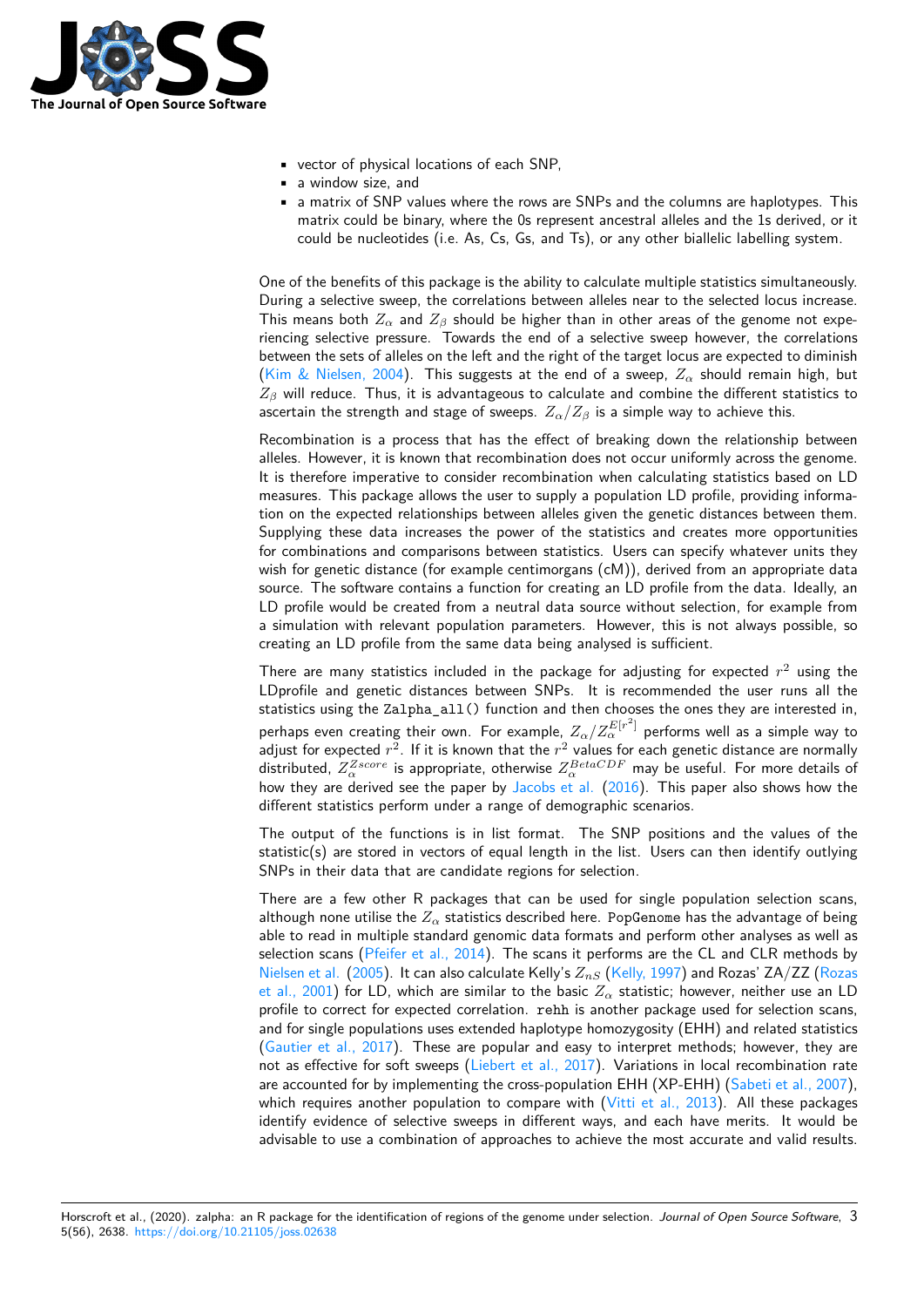

# **Conclusion**

This new package allows researchers to calculate the  $Z_\alpha$  suite of selection statistics efficiently using the free, open source R platform. These statistics had previously not been publicly available in software. The package's flexibility allows the user to adjust the statistics for the expected  $r^2$  value via an LD profile in a variety of ways, and enables the adjustment of the base statistics to create new and novel methods.

# **Acknowledgements**

The authors acknowledge the use of the IRIDIS High Performance Computing Facility in the completion of this work. The authors would like to acknowledge Guy Jacobs whose work on these statistics was the foundation for this package.

# **References**

Cutter, A. D. (2019). *A Primer of Molecular Population Genetics*. Oxford University Press.

- Gautier, M., Klassmann, A., & Vitalis, R. (2017). rehh2.0: a reimplementation of the R package rehh to detect positive selection from haplotype structure. *Molecular Ecology Resources*, *17*(1), 78–90. https://doi.org/10.1111/1755-0998.12634
- <span id="page-3-7"></span>Jacobs, G. S., Sluckin, T. J., & Kivisild, T. (2016). Refining the Use of Linkage Disequilibrium as a Robust Signature of Selective Sweeps. *Genetics*, *203*(4), 1807–1825. https://doi. org/10.1534/genetics.115.185900
- <span id="page-3-0"></span>Jeffreys, A. J., Kauppi, L., & [Neumann, R. \(2001\). Intensely punctate m](https://doi.org/10.1111/1755-0998.12634)eiotic recombination in the class II region of the major histocompatibility complex. *Nature Genetics*, *29*[, 217.](https://doi.org/10.1534/genetics.115.185900) [https://doi.org/10.1038/ng1001-2](https://doi.org/10.1534/genetics.115.185900)17
- Kelly, J. K. (1997). A test of neutrality based on interlocus associations. *Genetics*, *146*(3), 1197–1206.
- Ki[m, Y., & Nielsen, R. \(2004\). Linkage](https://doi.org/10.1038/ng1001-217) Disequilibrium as a Signature of Selective Sweeps. *Genetics*, *167*(3), 1513–1524. https://doi.org/10.1534/genetics.103.025387
- <span id="page-3-5"></span>Liebert, A., Lopez, S., Jones, B. L., Montalva, N., Gerbault, P., Lau, W., Thomas, M. G., Bradman, N., Maniatis, N., & Swallow, D. M. (2017). World-wide distributions of lactase persistence alleles and the complex effects of recombination and selection. *Human Genetics*, *136*(11-12), 1445–1453. [https://doi.org/10.1007/s00439-017-184](https://doi.org/10.1534/genetics.103.025387)7-y
- <span id="page-3-8"></span><span id="page-3-2"></span>Maynard Smith, J., & Haigh, J. (1974). The hitch-hiking effect of a favourable gene. *Genetics Research*, *23*(1), 23–35. https://doi.org/10.1017/S0016672300014634
- Nielsen, R., Williamson, S., Kim, Y., [Hubisz, M. J., Clark, A. G., & Bustamante, C](https://doi.org/10.1007/s00439-017-1847-y). (2005). Genomic scans for selective sweeps using SNP data. *Genome Research*, *15*(11), 1566– 1575. https://doi.org/1[0.1101/gr.4252305](https://doi.org/10.1017/S0016672300014634)
- <span id="page-3-4"></span><span id="page-3-1"></span>Pfeifer, B., Wittelsbuerger, U., Ramos-Onsins, S. E., & Lercher, M. J. (2014). PopGenome: An Efficient Swiss Army Knife for Population Genomic Analyses in R. *Molecular Biology and Evolution*, *31*[, 1929–1936.](https://doi.org/10.1101/gr.4252305) https://doi.org/10.1093/molbev/msu136
- <span id="page-3-6"></span><span id="page-3-3"></span>Rozas, J., Gullaud, M., Blandin, G., & Aguadé, M. (2001). DNA Variation at the rp49 Gene Region of Drosophila simulans: Evolutionary Inferences From an Unusual Haplotype Structure. *Genetics*, *158*(3), 11[47–1155.](https://doi.org/10.1093/molbev/msu136)

Horscroft et al., (2020). zalpha: an R package for the identification of regions of the genome under selection. *Journal of Open Source Software*, 45(56), 2638. https://doi.org/10.21105/joss.02638